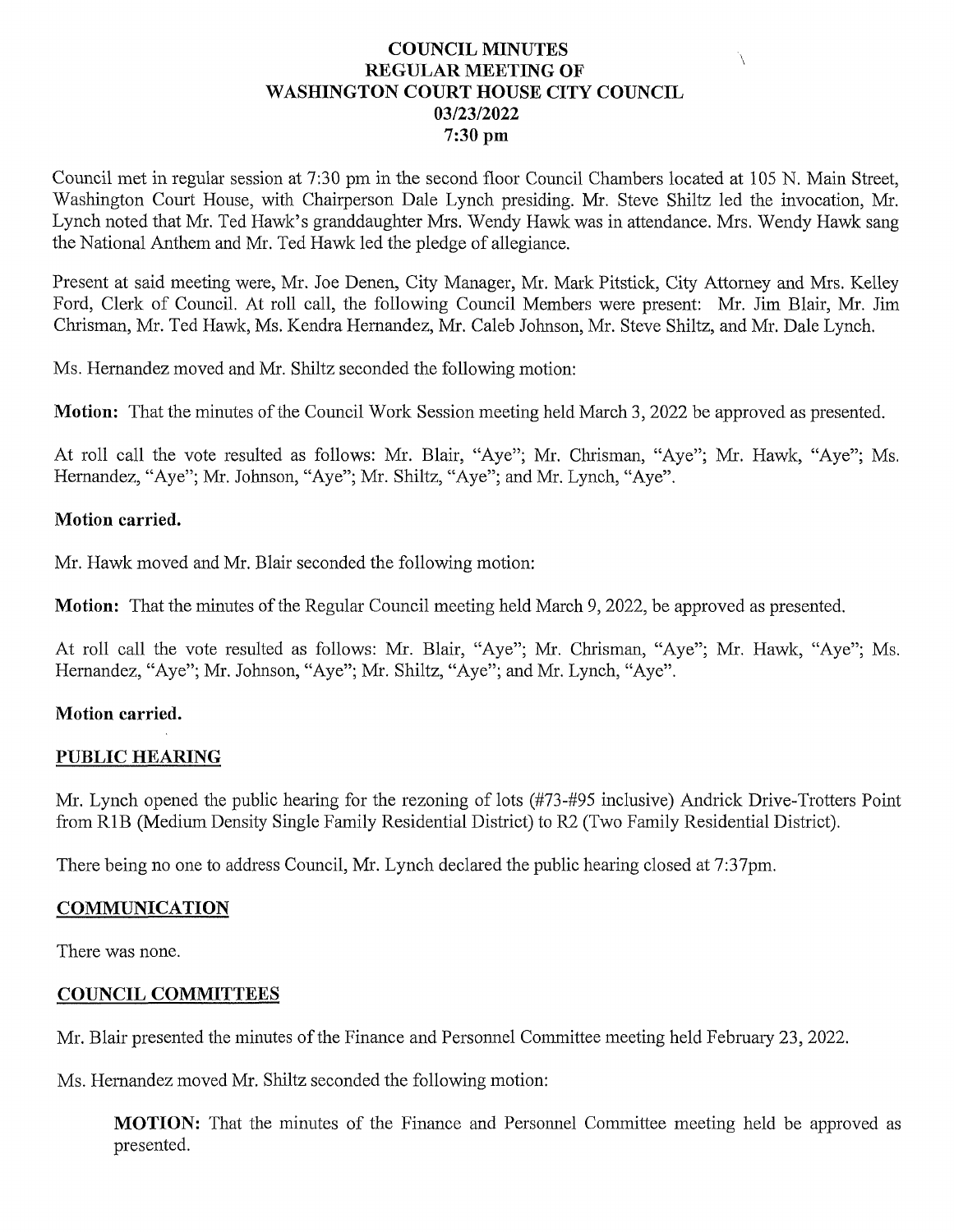At roll call the vote resulted as follows: Mr. Blair, "Aye"; Mr. Chrisman, "Aye"; Mr. Hawk, "Aye"; Ms. Hernandez, "Aye"; Mr. Johnson, "Aye"; Mr. Shiltz, "Aye"; and Mr. Lynch, "Aye".

# Motion carried.

Ms. Hernandez presented the minutes of the Economic Strategies and Cooperation Committee meeting held February 23, 2022.

Mr. Shiltz moved and Mr. Blair seconded the following motion:

**MOTION:** That the minutes of the Economic Strategies and Cooperation Committee meeting held Ms. Hernandez be approved as presented.

At roll call the vote resulted as follows: Mr. Blair, "Aye"; Mr. Chrisman, "Aye"; Mr. Hawk, "Aye"; Ms. Hernandez, "Aye"; Mr. Johnson, "Aye"; Mr. Shiltz, "Aye"; and Mr. Lynch, "Aye".

# Motion carried.

Mr. Hawk presented the minutes of the Safety, Service and Recreation Committee meeting held March 9, 2022.

Mr. Chrisman moved Mr. Shiltz seconded the following motion:

**MOTION:** That the minutes of the Safety, Service and Recreation Committee meeting held be approved as presented.

In discussion, Mr. Chrisman inquired if both reservoirs and ponds would be stocked with fish? Mr. Denen advised in the affirmative.

At roll call the vote resulted as follows: Mr. Blair, "Aye"; Mr. Chrisman, "Aye"; Mr. Hawk, "Aye"; Ms. Hernandez, "Aye"; Mr. Johnson, "Aye"; Mr. Shiltz, "Aye"; and Mr. Lynch, "Aye".

# Motion carried.

# CITY MANAGER REPORT (in writing)

Mr. Denen respectfully addressed Council and advised that the electric vehicle charging stations were functional and located at the downtownCity Parking lot.

Mr. Denen expressed appreciation of the Master Gardeners for their participation in the flowerpot program. Mr. Denen encouraged support of the program.

Mr. Denen noted that contract negotiations with the Police Department Unions had concluded.

Mr. Denen encouraged support of the Carnegie Public Library Dog Stick Day to be held on April 1<sup>st</sup> at 2pm.

Mr. Denen reviewed new legislation.

# DIRECTOR OF FINANCE

Director of Finance was absent.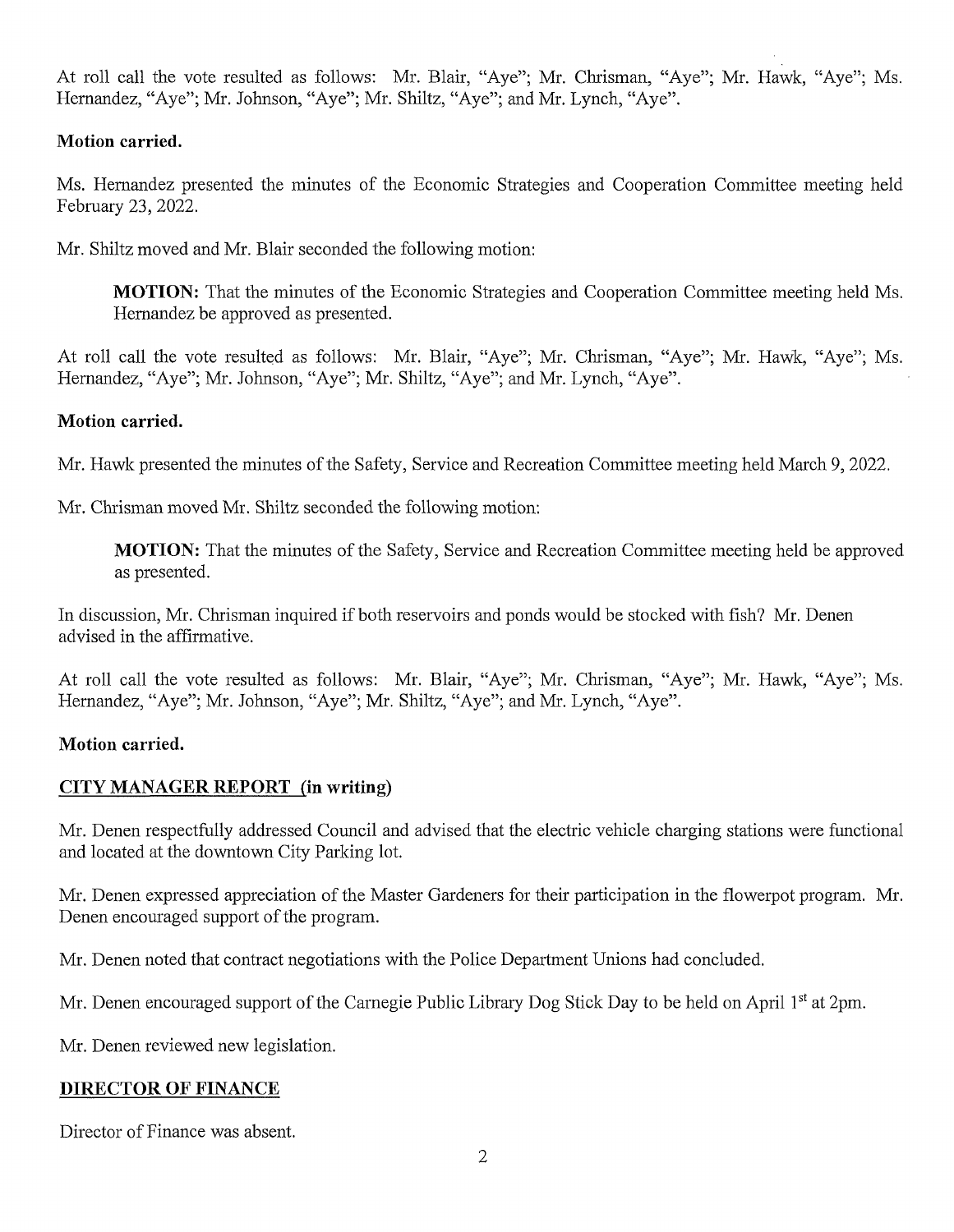# **CITY ATTORNEY**

City Attorney, Mr. Mark Pitstick noted that the mowing ordinance would be enforced in the upcoming weeks City Attorney, Mr. Mark Pitstick noted tha<br>and encouraged citizens to mow their lawns. and encouraged citizens to mow their lawns.<br>LOCAL RESIDENTS AND TAX PAYERS

Ms. Carrie Coldiron a resident of 922 S North Street, respectfully addressed Council and expressed her concern with excessive litter and trash issues within the community. Ms. Coldiron advised that she had been productive in the cleanup of her area. Ms. Coldiron inquired if there were suggestions from Council to encourage citizens to not litter and to dispose of trash properly within the community.

Council discussed options for review.

Mr. Denen advised that contact would be made with Ms. Coldiron to review the area of her concern.

# 1. LEGISLATION PREVIOUSLY INTRODUCED (in writing)

# A. ORDINANCE NO.1-2022 (third reading)

# AN ORDINANCE AUTHORIZING THE CITY ADMINISTRATION TO CREATE THE JOB AN ORDINANCE AUTHORIZING THE CITY ADMINISTRATION TO CREATE THE JOB<br>POSITION OF "TAX ADMINSTRATOR", PURSUANT TO THE DUTIES AND RESPONSIBILITIES POSITION OF "TAX ADMINSTRATOR", PURSUANT TO THE DUTIES AND RESPONSIBILITIES<br>ESPOUSED IN THE ATTACHED JOB DESCRIPTION AND SETTING THE APPROPRIATE LEVEL ESPOUSED IN THE ATTACHED JOB DESCRIPTION AND SETTING THE APPROPRIATE LEVEL<br>OF COMPENSATION FOR THE JOB.

Mr. Hawk moved and Mr. Shiltz seconded the following motion:

**Motion:** That Ordinance No.1-2022 be placed on third reading.

At roll call the vote resulted as follows: Mr. Blair, "Aye"; Mr. Chrisman, "Aye"; Mr. Hawk, "Aye"; Ms. Hernandez, "Aye"; Mr. Johnson, "Aye"; Mr. Shiltz, "Aye"; and Mr. Lynch, "Aye".

# Motion carried.

Mr. Chrisman moved and Mr. Hawk seconded the following motion:

Motion: That Ordinance No.1-2022 be passed.

At roll call the vote resulted as follows: Mr. Blair, "Aye"; Mr. Chrisman, "Aye"; Mr. Hawk, "Aye"; Ms. Hernandez, "Aye"; Mr. Johnson, "Aye"; Mr. Shiltz, "Aye"; and Mr. Lynch, "Aye".

# Motion carried.

# B. RESOLUTION NO. R6-2022 (second reading)

# RESOLUTION AUTHORIZING JOSEPH J. DENEN, CITY MANAGER OF THE CITY OF A RESOLUTION AUTHORIZING JOSEPH J. DENEN, CITY MANAGER OF THE CITY OF <br>WASHINGTON COURT HOUSE OR HIS DESIGNEE, TO AWARD A CONTRACT TO VORTEX USA WASHINGTON COURT HOUSE OR HIS DESIG<br>INC. FOR THE PURCHASE OF A SPLASH PAD.

Mr. Shiltz moved and Ms. Hernandez seconded the following motion: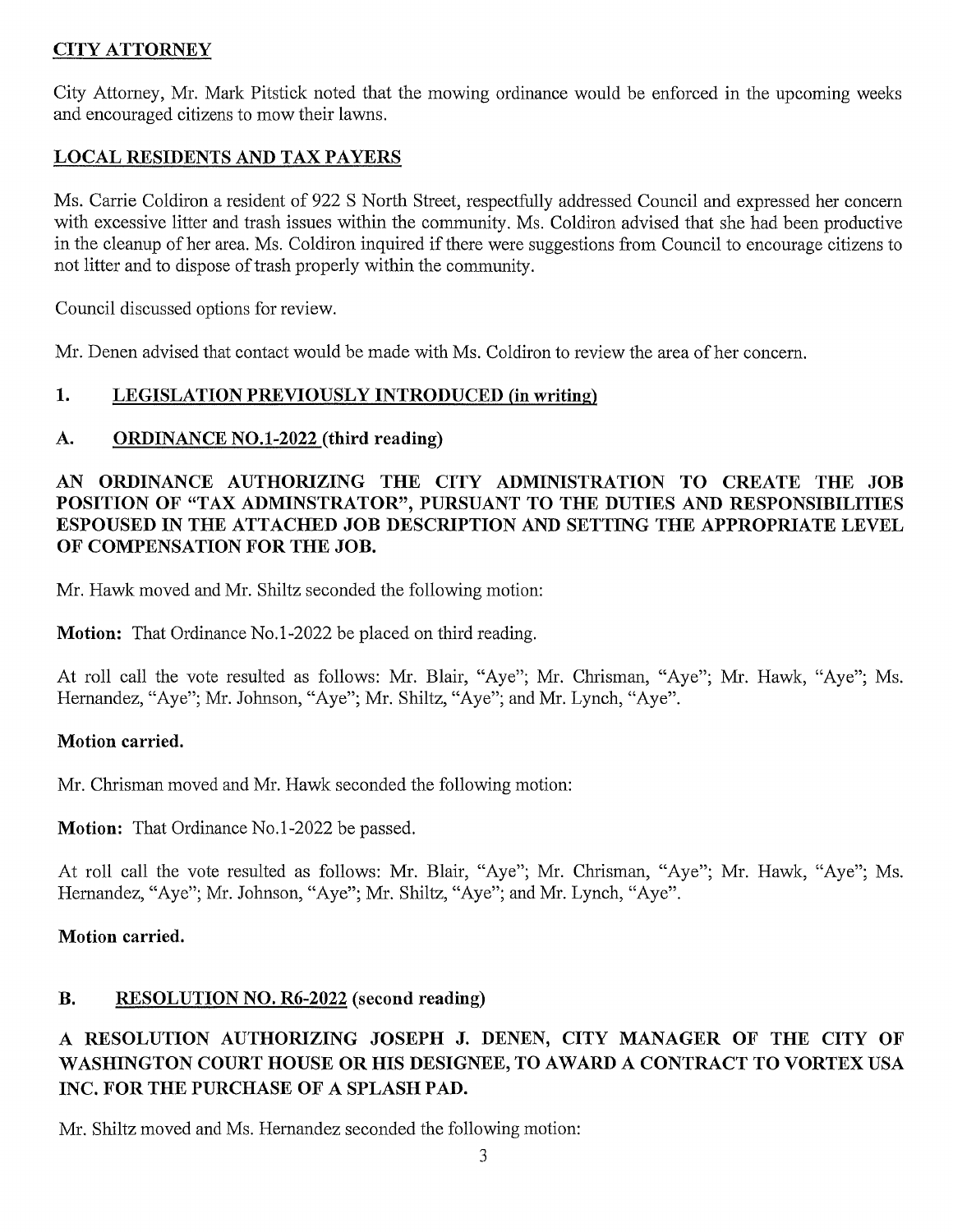Motion: That Resolution No. R6-2022 be placed on second reading.

At roll call the vote resulted as follows: Mr. Blair, "Aye"; Mr. Chrisman, "Aye"; Mr. Hawk, "Aye"; Ms. Hernandez, "Aye"; Mr. Johnson, "Aye"; Mr. Shiltz, "Aye"; and Mr. Lynch, "Aye".

# Motion carried

Mr. Chrisman moved and Mr. Shiltz seconded the following motion:

Motion: That Resolution No. R6-2022 be adopted.

At roll call the vote resulted as follows: Mr. Blair, "Aye"; Mr. Chrisman, "Aye"; Mr. Hawk, "Aye"; Ms. Hernandez, "Aye"; Mr. Johnson, "Aye"; Mr. Shiltz, "Aye"; and Mr. Lynch, "Aye".

# Motion carried

# B. RESOLUTION NO. R7-2022 (second reading)

# RESOLUTION AUTHORIZING JOSEPH J. DENEN, CITY MANAGER OF THE CITY OF A RESOLUTION AUTHORIZING JOSEPH J. DENEN, CITY MANAGER OF THE CITY OF WASHINGTON COURT HOUSE OR HIS DESIGNEE, TO AWARD A CONTRACT TO NATIONAL WASHINGTON COURT HOUSE OR HIS DESIGNEE, TO AWARD A CONTRACT TO NATIONAL FITNESS CAMPAIGN LP FOR THE PURCHASE OF OUTDOOR FITNESS EOUIPMENT.

Ms. Hernandez moved and Mr. Shiltz seconded the following motion:

**Motion:** That Resolution No. R7-2022 be placed on second reading.

At roll call the vote resulted as follows: Mr. Blair, "Aye"; Mr. Chrisman, "Aye"; Mr. Hawk, "Aye"; Ms. Hernandez, "Aye"; Mr. Johnson, "Aye"; Mr. Shiltz, "Aye"; and Mr. Lynch, "Aye".

# Motion carried

Mr. Shiltz moved and Ms. Hernandez seconded the following motion:

Motion: That Resolution No. R7-2022 be adopted.

At roll call the vote resulted as follows: Mr. Blair, "Aye"; Mr. Chrisman, "Aye"; Mr. Hawk, "Aye"; Ms. At roll call the vote resulted as follows: Mr. Blair, "Aye"; Mr. Chrisman, "<br>Hernandez, "Aye"; Mr. Johnson, "Aye"; Mr. Shiltz, "Aye"; and Mr. Lynch, "Aye

# Motion carried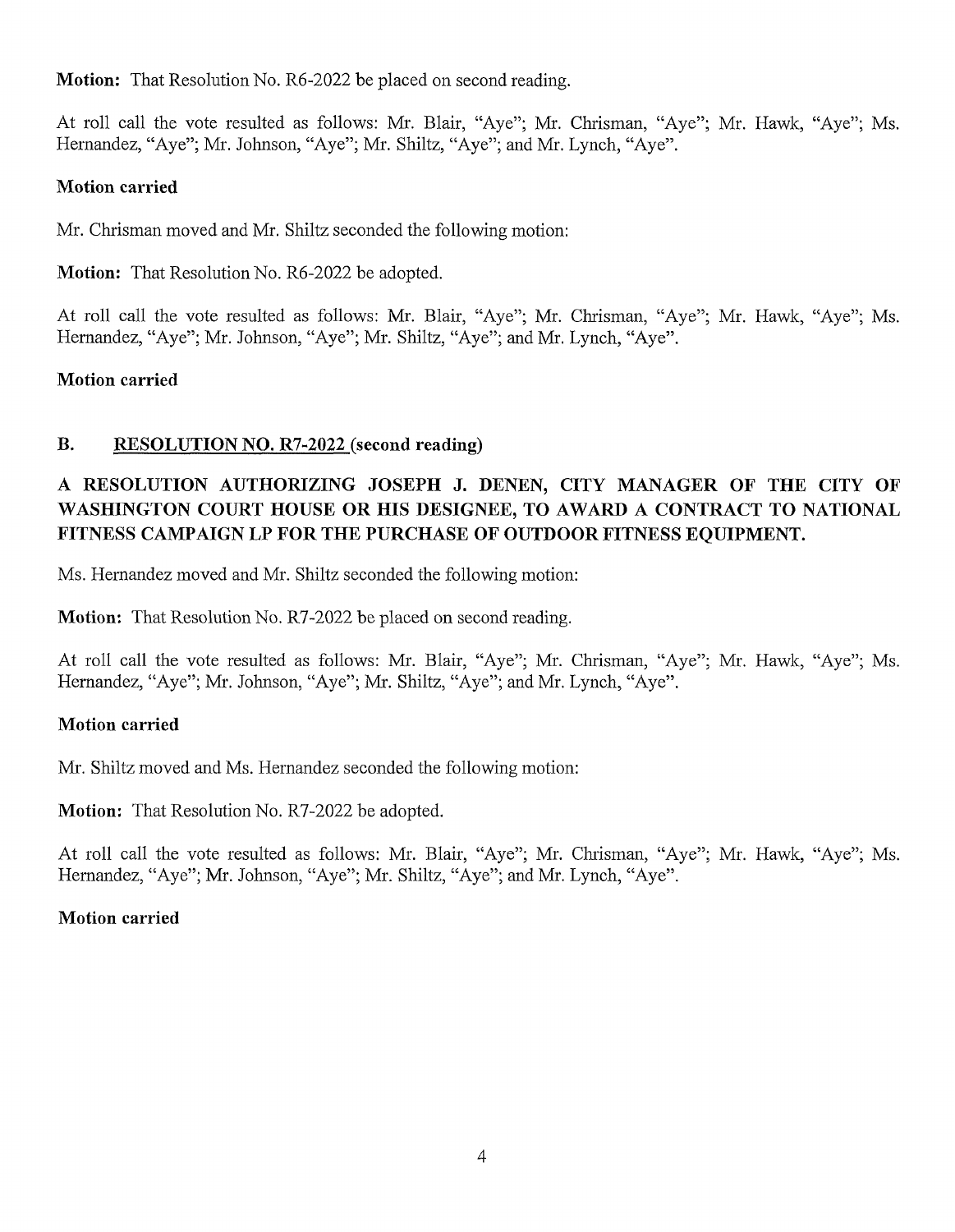### C. RESOLUTION NO. R8-2022 (second reading)

# RESOLUTION AUTHORIZING JOSEPH J. DENEN, CITY MANAGER OF THE CITY OF A RESOLUTION AUTHORIZING JOSEPH J. DENEN, CITY MANAGER OF THE CITY OF WASHINGTON COURT HOUSE OR HIS DESIGNEE, TO AWARD A CONTRACT TO WASHINGTON COURT HOUSE OR HIS DESIGNEE, TO AWARD A CONTRACT TO<br>ENGINEERED INSTALLATION SOLUTIONS LP FOR THE INSTALLATION OF AN OUTDOOR FITNESSPAD.

Mr. Shiltz moved and Ms. Hernandez seconded the following motion:

**Motion:** That Resolution No. R8-2022 be placed on second reading.

At roll call the vote resulted as follows: Mr. Blair, "Aye"; Mr. Chrisman, "Aye"; Mr. Hawk, "Aye"; Ms. Hernandez, "Aye"; Mr. Johnson, "Aye"; Mr. Shiltz, "Aye"; and Mr. Lynch, "Aye".

### Motion carried

Mr. Shiltz moved and Ms. Hernandez seconded the following motion:

Motion: That Resolution No. R8-2022 be adopted.

At roll call the vote resulted as follows: Mr. Blair, "Aye"; Mr. Chrisman, "Aye"; Mr. Hawk, "Aye"; Ms. Hernandez, "Aye"; Mr. Johnson, "Aye"; Mr. Shiltz, "Aye"; and Mr. Lynch, "Aye".

#### Motion carried

### D. RESOLUTION NO. R9-2022 (second reading)

# RESOLUTION CONFIRMING JOSEPH J. DENEN, CITY MANAGER OF THE CITY OF A RESOLUTION CONFIRMING JOSEPH J. DENEN, CITY MANAGER OF THE CITY OF WASHINGTON COURT HOUSE, APPOINTMENT OF BETH GERBER TO THE CARNEGIE WASHINGTON COURT HOUSE, APPOINTMENT OF BETH GERBER TO THE CARNEGIE<br>PUBLIC LIBRARY BOARD OF TRUSTEES TO FULFILL AN UNEXPIRED TERM CONCLUDING<br>DECEMBER 31, 2023. PUBLIC LIBRARY BOARD OF TRUSTEES TO FULFILL AN UNEXPIRED TERM CONCLUDING

Ms. Hernandez moved and Mr. Hawk seconded the following motion:

**Motion:** That Resolution No. R9-2022 be placed on second reading.

At roll call the vote resulted as follows: Mr. Blair, "Aye"; Mr. Chrisman, "Aye"; Mr. Hawk, "Aye"; Ms. Hernandez, "Aye"; Mr. Johnson, "Aye"; Mr. Shiltz, "Aye"; and Mr. Lynch, "Aye".

### Motion carried

Ms. Hernandez moved and Mr. Shiltz seconded the following motion:

Motion: That Resolution No. R9-2022 be adopted.

At roll call the vote resulted as follows: Mr. Blair, "Aye"; Mr. Chrisman, "Aye"; Mr. Hawk, "Aye"; Ms. Hernandez, "Aye"; Mr. Johnson, "Aye"; Mr. Shiltz, "Aye"; and Mr. Lynch, "Aye".

#### Motion carried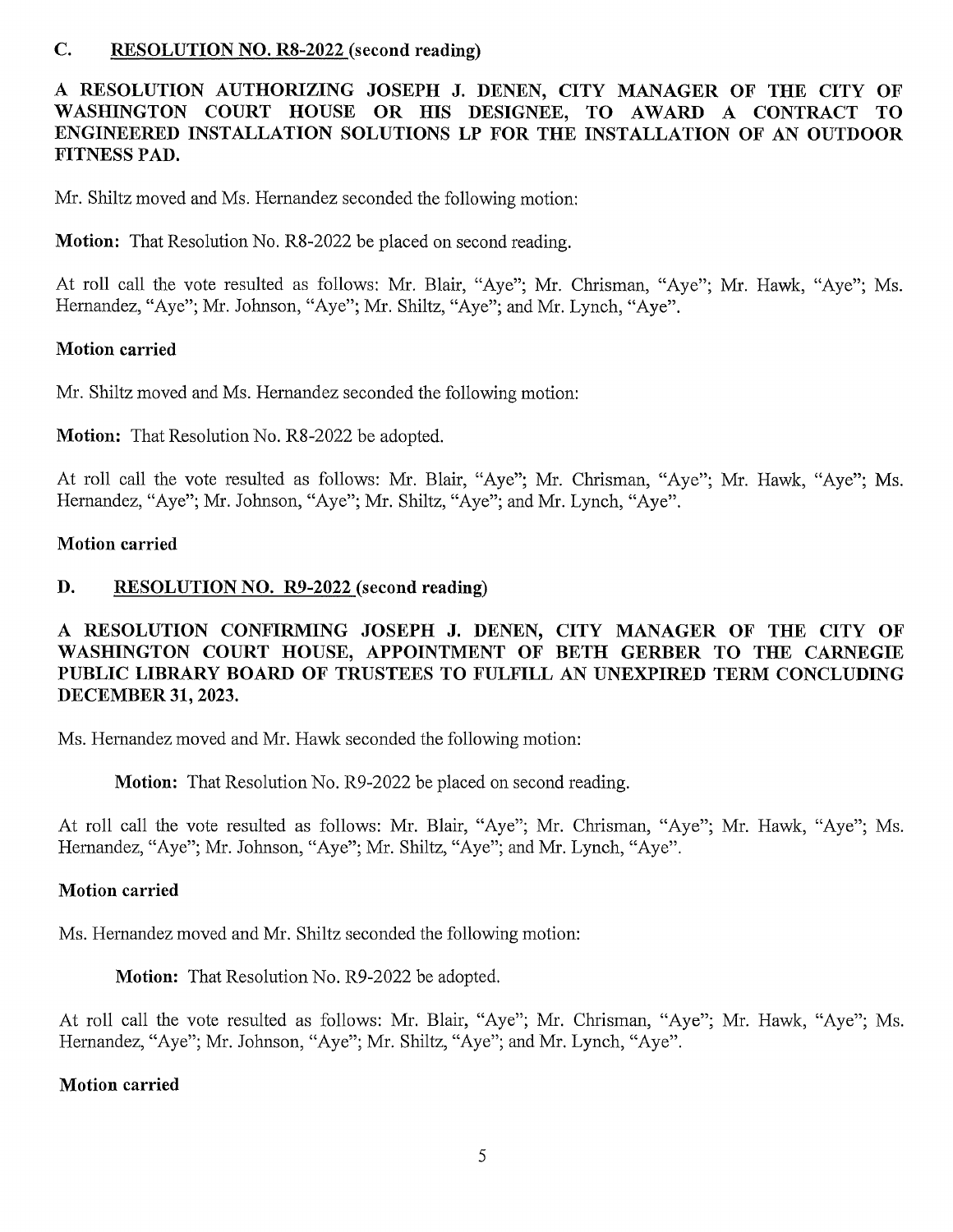# 2. NEWLEGISLATION(in writing)

# A. ORDINANCE NO. 2-2022 (first reading)

# AN ORDINANCE REZONING LOTS (#73 THROUGH #95 INCLUSIVE), ANDRICK DRIVE AN ORDINANCE REZONING LOTS (#73 THROUGH #95 INCLUSIVE), ANDRICK DRIVE-<br>TROTTERS POINTE SUBDIVISION; OWNED BY JB HOLDINGS-JARET BISHOP, FROM R1B<br>OLEDIUM DENSITY SINGLE FAMILY PESIDENTIAL DISTRICTS TO DOTIVO FAMILY TROTTERS POINTE SUBDIVISION; OWNED BY JB HOLDINGS-JARET BISHOP, FROM R1B<br>(MEDIUM DENSITY SINGLE FAMILY RESIDENTIAL DISTRICT) TO R2(TWO FAMILY (MEDIUM DENSITY SINGLE FAMILY RESIDENTIAL DISTRICT) TO R2(TWO FAMILY RESIDENTIAL DISTRICT)

Mr. Shiltz moved and Mr. Chrisman seconded the following motion:

Motion: That Ordinance No. 2-2022 be placed on first reading.

In discussion, Ms. Hernandez inquired about the location of the lots to be rezoned. Mr. Kyle Reid, 238 Kentucky Avenue, Wilmington Ohio, representative of JLB Properties respectfully addressed Council and advised Ms. Hernandez that the location of the lots would be adjacent to State Route 35. Mr. Reid noted that there would be potentially 22 properties with the potential to have 44 families housed within the area.

Mr. Johnson inquired if the homes to be built are like the homes constructed on Leesburg Avenue? Mr. Johnson expressed his appreciation of the housing development on Leesburg Avenue. Mr. Reid thanked Mr. Johnson for the compliment and advised that the condominiums on Leesburg Avenue were a trial design, modified on a higher end specification. Mr. Reid advised Mr. Johnson that the style of condominiums located in Trotters Point, would be middle to higher build, but not in the style of Leesburg Avenue buildings.

Mr. Calvin Tenbrink a resident of 1286 Paddock Loop, inquired with Mr. Reid about the possibility of increased traffic in the area? Mr. Reid advised that the design of the street layout helped reduce additional traffic in the areas that are currently developed.

Mr. Shiltz inquired if there would be off street parking? Mr. Reid advised in the affirmative.

Mr. Denen noted that the Planning Commission made a favorable recommendation for the rezone.

Mr. Reid noted that there was a housing need in the community and the benefit for the citizens of the community with the additional homes.

Mr. Blair inquired about the cost to construct the cul-de-sac was the responsibility of the city or the company? Mr. Reid advised the development of the area was that of JLB Properties.

At roll call the vote resulted as follows: Mr. Blair, "Aye"; Mr. Chrisman, "Aye"; Mr. Hawk, "Aye"; Ms. Hernandez, "Aye"; Mr. Johnson, "Aye"; Mr. Shiltz, "Aye"; and Mr. Lynch, "Aye".

### Motion carried

# B. RESOLUTION NO. R10-2022 (first reading)

# RESOLUTION AUTHORIZING JOSEPH J. DENEN CITY MANAGER, OF THE CITY OF A RESOLUTION AUTHORIZING JOSEPH J. DENEN CITY MANAGER, OF THE CITY OF<br>WASHINGTON COURT HOUSE, TO ENTER INTO CONTRACT WITH BEST EQUPMENT FOR WASHINGTON COURT HOUSE, TO ENTER INTO CONTRACT WITH BEST EQUPMENT FOR THE PURCHASE OF A TYMCO MODEL 660 STREET SWEEPER.

Mr. Shiltz moved and Mr. Chrisman seconded the following motion: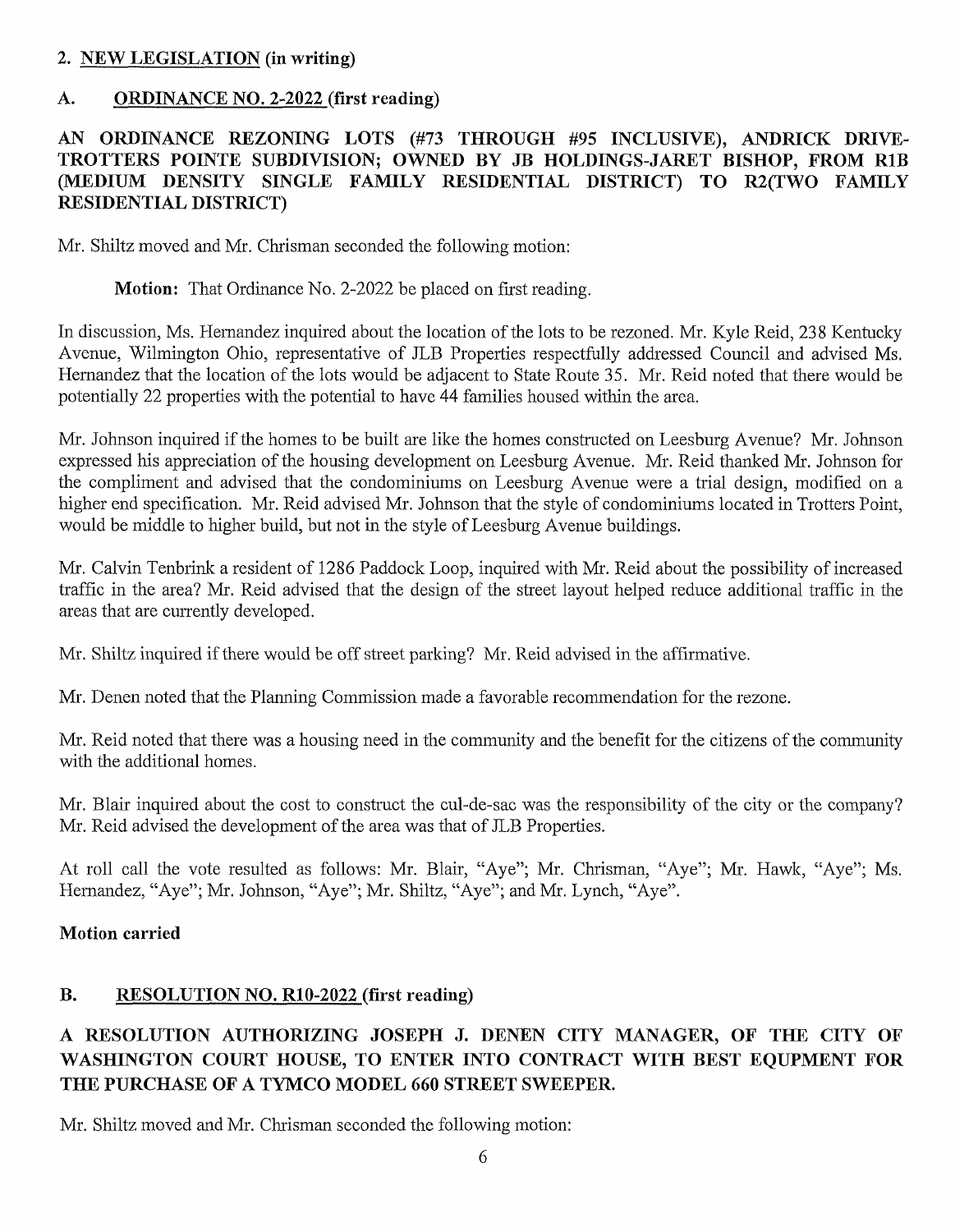Motion: That Resolution No. R10-2022 be placed on first reading.

At roll call the vote resulted as follows: Mr. Blair, "Aye"; Mr. Chrisman, "Aye"; Mr. Hawk, "Aye"; Ms. Hernandez, "Aye"; Mr. Johnson, "Aye"; Mr. Shiltz, "Aye"; and Mr. Lynch, "Aye".

# Motion carried

# **MISCELLANEOUS**

Mr. Chrisman expressed his appreciation of Wendy Hawk singing the National Anthem.

Mr. Chrisman expressed his appreciation of those in attendance.

Mr. Hawk stated that he was proud of his granddaughter and her decision to serve her country with the Air Force of the United States. Mr. Hawk advised of his other family members who have served in the armed forces.

Mr. Blair expressed his appreciation of those in attendance.

Mr. Blair thanked Mrs. Hawk for her services, noting he was an Air Force veteran.

Mr. Johnson expressed his appreciation of those in attendance.

Mr. Johnson expressed his concern with the trash in the community and expressed the desire of stricter enforcement of the city ordinance pertaining to trash. Mr. Johnson especially noted his concern of the article regarding children doing trash clean up litter.

Ms. Hernandez expressed her appreciation of Mrs. Hawk's of the singing of the National Anthem, noting that she had been a music minor.

Ms. Hernandez reported that the April Shop Hop would be held Friday April 8, 2022 and encouraged citizens participation at the event.

Ms. Hernandez expressed her appreciation of the community services and trash collection of the youth within the community, noting the importance instilled of ownership in the community by such activity.

Mr. Shilts expressed his appreciation of Mr. Steve Armstrong and the group of youth within the community for the community service of litter removal noting the importance of the action instilling pride and ownership.

Mr. Shiltz suggested the possibility of dumpsters being placed in certain areas around the community for the encouragement of trash collection on items that cannot be disposed of by private rubbish removal companies.

Mr. Shiltz expressed his appreciation of the future housing development.

Mr. Lynch thanked Mrs. Hawk for attending and requested a photo with Council. Mr. Lynch wished Mrs. Hawk well on her service in the Air Force.